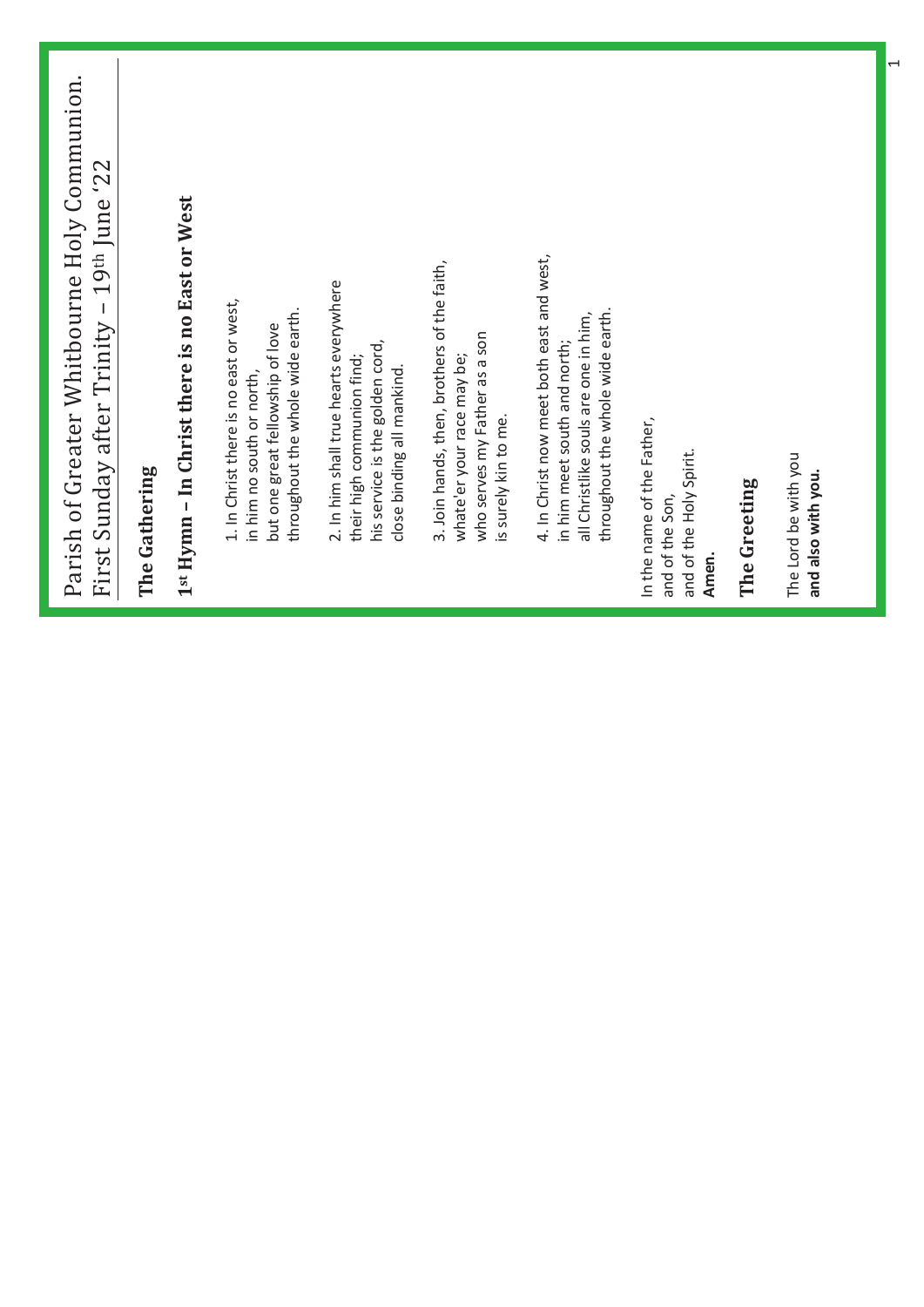#### **Prayer of Preparation Prayer of Preparation**

**to whom all hearts are open, all desires known,**  to whom all hearts are open, all desires known, **and from whom no secrets are hidden:**  and from whom no secrets are hidden: **and worthily magnify your holy name;**  and worthily magnify your holy name; **by the inspiration of your Holy Spirit,**  by the inspiration of your Holy Spirit, cleanse the thoughts of our hearts **cleanse the thoughts of our hearts**  that we may perfectly love you, **that we may perfectly love you,**  through Christ our Lord. Amen. **through Christ our Lord. Almighty God,**  Almighty God,

#### **Prayers of Penitence Prayers of Penitence**

You shall love the Lord your God with all your heart, You shall love the Lord your God with all your heart, 'Hear, O Israel, the Lord our God is the only Lord. 'Hear, O Israel, the Lord our God is the only Lord. with all your soul, with all your mind, with all your soul, with all your mind, The first commandment is this: The first commandment is this: and with all your strength.' and with all your strength.' Our Lord Jesus Christ said: Our Lord Jesus Christ said:

On these two commandments hang all the law and the prophets. On these two commandments hang all the law and the prophets. The second is this: 'Love your neighbour as yourself.' There is no other commandment greater than these. There is no other commandment greater than these. The second is this: 'Love your neighbour as yourself.'

#### Amen. Lord, have mercy. **Amen. Lord, have mercy.**

God so loved the world that he gave his only Son Jesus Christ God so loved the world that he gave his only Son Jesus Christ to save us from our sins, to be our advocate in heaven, to save us from our sins, to be our advocate in heaven, firmly resolved to keep God's commandments Let us confess our sins in penitence and faith, firmly resolved to keep God's commandments Let us confess our sins in penitence and faith, and to live in love and peace with all. and to live in love and peace with all and to bring us to eternal life. and to bring us to eternal life.

**Almighty God, our heavenly Father,**  Almighty God, our heavenly Father, **and in what we have left undone.** and in what we have left undone. in thought, and word, and deed, **in thought, and word, and deed, we have sinned against you,**  we have sinned against you, **through our own fault,**  through our own fault,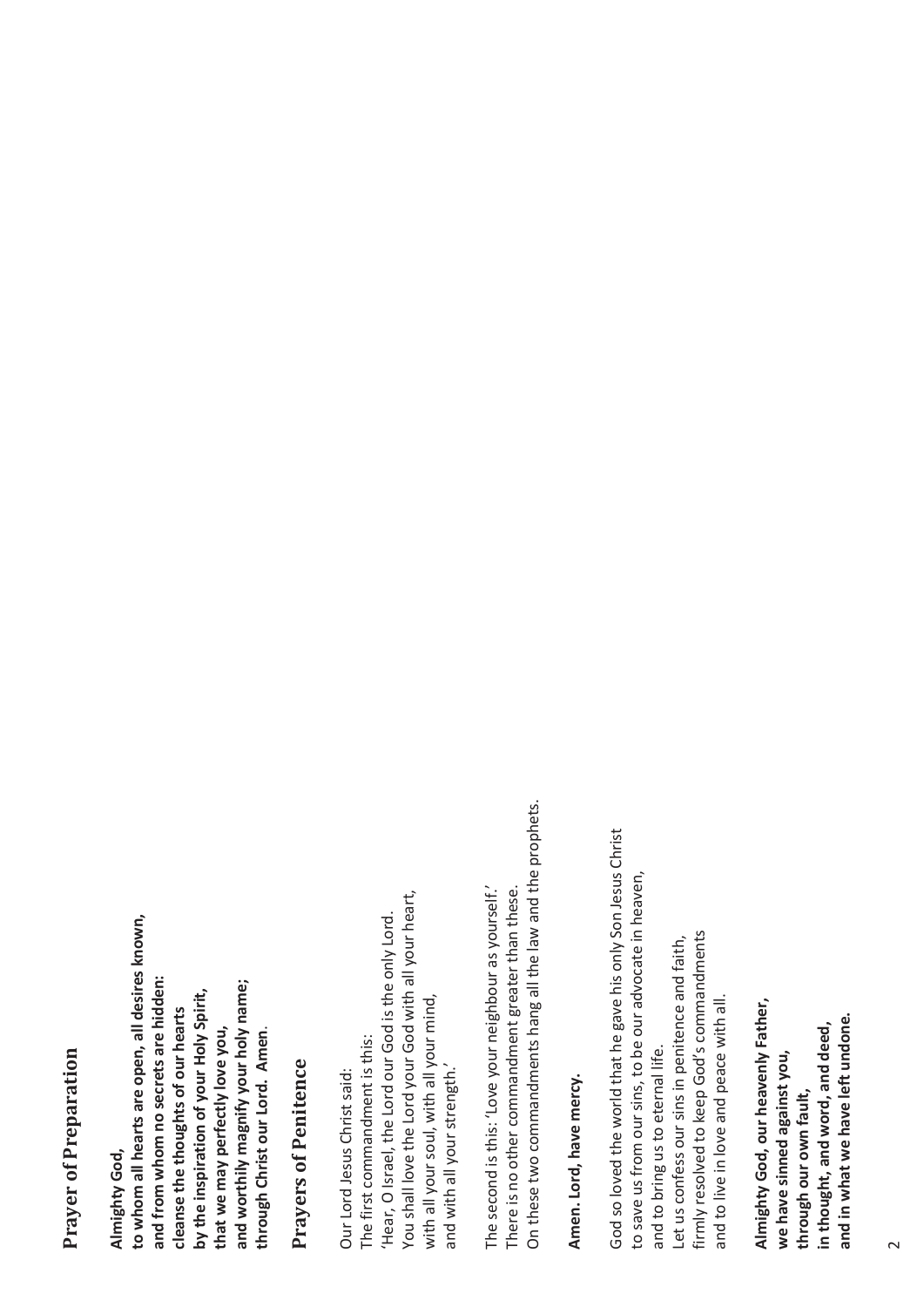and grant that we may serve you in newness of life **and grant that we may serve you in newness of life**  For your Son our Lord Jesus Christ's sake, **For your Son our Lord Jesus Christ's sake, to the glory of your name. Amen.**  to the glory of your name. Amen. **and repent of all our sins.**  and repent of all our sins. forgive us all that is past; **forgive us all that is past; We are heartily sorry,**  We are heartily sorry,

confirm and strengthen you in all goodness, confirm and strengthen you in all goodness, pardon and deliver you from all your sins, pardon and deliver you from all your sins, who forgives all who truly repent, who forgives all who truly repent, through Jesus Christ our Lord. through Jesus Christ our Lord. and keep you in life eternal; and keep you in life eternal; have mercy upon you, have mercy upon you, Almighty God, Almighty God, **Amen**.

#### **The Gloria**  The Gloria

**and peace to his people on earth.**  and peace to his people on earth. **Glory to God in the highest,**  Glory to God in the highest,

**we worship you, we give you thanks,**  we worship you, we give you thanks, **we praise you for your glory.**  we praise you for your glory. almighty God and Father, **almighty God and Father,**  Lord God, heavenly King, **Lord God, heavenly King,** 

**you are seated at the right hand of the Father:**  you are seated at the right hand of the Father: **Lord Jesus Christ, only Son of the Father,**  Lord Jesus Christ, only Son of the Father, **you take away the sin of the world:**  you take away the sin of the world: **Lord God, Lamb of God,**  Lord God, Lamb of God, **receive our prayer.**  receive our prayer. have mercy on us; **have mercy on us;** 

**you alone are the Most High, Jesus Christ,**  you alone are the Most High, Jesus Christ, **in the glory of God the Father. Amen**. in the glory of God the Father. Amen. For you alone are the Holy One, **For you alone are the Holy One, you alone are the Lord,**  you alone are the Lord, with the Holy Spirit, **with the Holy Spirit,**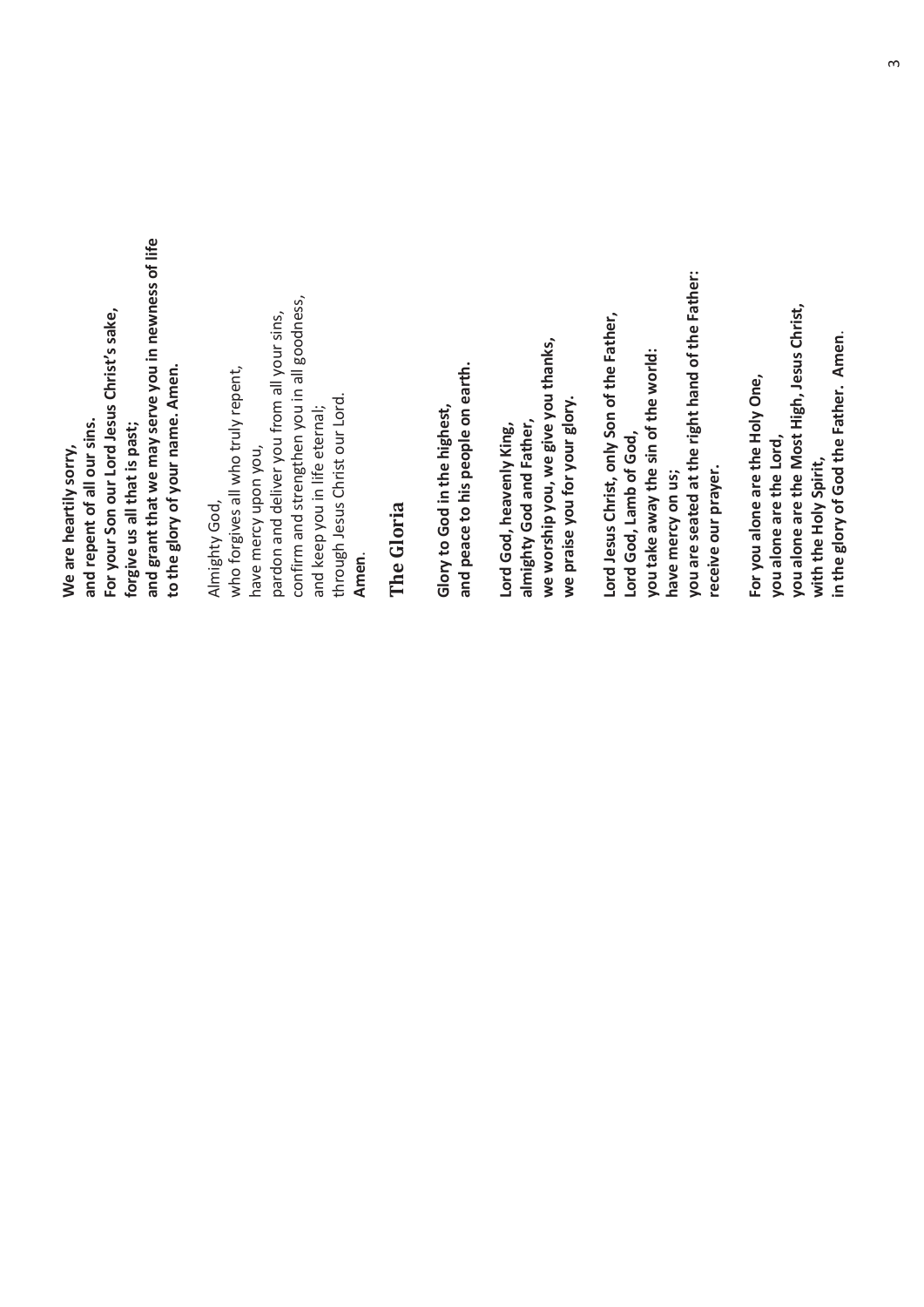# **The Collect for the first Sunday after Trinity**  The Collect for the first Sunday after Trinity

and, because through the weakness of our mortal nature and, because through the weakness of our mortal nature the strength of all those who put their trust in you, the strength of all those who put their trust in you, that in the keeping of your commandments that in the keeping of your commandments we may please you both in will and deed; we may please you both in will and deed; through Jesus Christ your Son our Lord, through Jesus Christ your Son our Lord, we can do no good thing without you, we can do no good thing without you who is alive and reigns with you, who is alive and reigns with you, grant us the help of your grace, grant us the help of your grace, in the unity of the Holy Spirit, mercifully accept our prayers mercifully accept our prayers in the unity of the Holy Spirit, one God, now and for ever. one God, now and for ever. **Amen.**  O God,

### **The Liturgy of the Word**  The Liturgy of the Word

#### **Isaiah 65:1-9**  FIRST READING Isaiah 65:1-9 **FIRST READING**

*A reading from the book of the prophet Isaiah.*  A reading from the book of the prophet Isaiah.

their own devices; a people who provoke me to my face continually, their own devices; a people who provoke me to my face continually, the wine is found in the cluster, and they say, "Do not destroy it, for the wine is found in the cluster, and they say, "Do not destroy it, forwith broth of abominable things in their vessels; who say, "Keep to sacrificing in gardens and offering incense on bricks; who sit inside sacrificing in gardens and offering incense on bricks; who sit inside with broth of abominable things in their vessels; who say, "Keep to tombs, and spend the night in secret places; who eat swine's flesh, tombs, and spend the night in secret places; who eat swine's flesh, yourself, do not come near me, for I am too holy for you." These iniquities together, says the LORD; because they offered incense on the mountains and reviled me on the hills, I will measure into on the mountains and reviled me on the hills, I will measure into iniquities together, says the LORD; because they offered incense yourself, do not come near me, for I am too holy for you." These rebellious people, who walk in a way that is not good, following rebellious people, who walk in a way that is not good, following is written before me: I will not keep silent, but I will repay; I will their laps full payment for their actions. Thus says the LORD: As their laps full payment for their actions. Thus says the LORD: As sought out by those who did not ask, to be found by those who sought out by those who did not ask, to be found by those who is written before me: I will not keep silent, but I will repay; I will are a smoke in my nostrils, a fire that burns all day long. See, it are a smoke in my nostrils, a fire that burns all day long. See, it indeed repay into their laps their iniquities and their ancestors' did not seek me. I said, "Here I am, here I am," to a nation that indeed repay into their laps their iniquities and their ancestors' did not seek me. I said, "Here I am, here I am," to a nation that did not call on my name. I held out my hands all day long to a did not call on my name. I held out my hands all day long to a The word of the Lord through the prophet: I was ready to be The word of the Lord through the prophet: I was ready to be

like them the meek and lowly, like them the meek and lowly, on high may dwell with thee. on high may dwell with thee. Lord, give us grace that we, Lord, give us grace that we, O happy ones and holy! O happy ones and holy!

#### **The Dismissal**  The Dismissal

be among you, and remain with you always. be among you, and remain with you always. the Father, the Son, and the Holy Spirit, the Father, the Son, and the Holy Spirit, and of his Son Jesus Christ our Lord; and of his Son Jesus Christ our Lord; in the knowledge and love of God, in the knowledge and love of God, and the blessing of God almighty, and the blessing of God almighty, which passes all understanding, which passes all understanding, keep your hearts and minds keep your hearts and minds The peace of God, The peace of God, **Amen.** 

Go in peace to love and serve the Lord. Go in peace to love and serve the Lord. **In the name of Christ. Amen.**  In the name of Christ. Amen.

**-o0o-**

**Monday** 20<sup>th</sup> 7pm. Upper Sapey Film Club in Olly's Friendship Room. Details Monday 20<sup>th</sup> 7pm. Upper Sapey Film Club in Olly's Friendship Room. Details **Brief Notices (see http://whitbourne.org.uk/files/WeeklyNotices.pdf):**  Brief Notices (see http://whitbourne.org.uk/files/WeeklyNotices.pdf): **SUNDAY 19th** "1 after Trinity": 3pm Edvin Loach Evening Prayer **SUNDAY** 19th "1 after Trinity": 3pm Edvin Loach Evening Prayer from Jan jan.dorset@gmail.com from Jan jan.dorset@gmail.com

**Wednesday** 22<sup>nd</sup> 9.30am: Morning Prayer from home by Zoom. Morning **Wednesday** 22<sup>nd</sup> 9.30am: Morning Prayer from home by Zoom. Morning Tuesday 21st 9am: Morning Prayer from home by Zoom. Morning Prayer **Tuesday** 21<sup>st</sup> 9am: Morning Prayer from home by Zoom. Morning Prayer

Prayer<br>**Next Sunday** 26<sup>th </sup>"John the Baptist" 9.30am: Whitbourne Patronal Festival **Next Sunday** 26<sup>th "J</sup>ohn the Baptist" 9.30am: Whitbourne Patronal Festival communion – web-page pdf booklet communion - web-page pdf booklet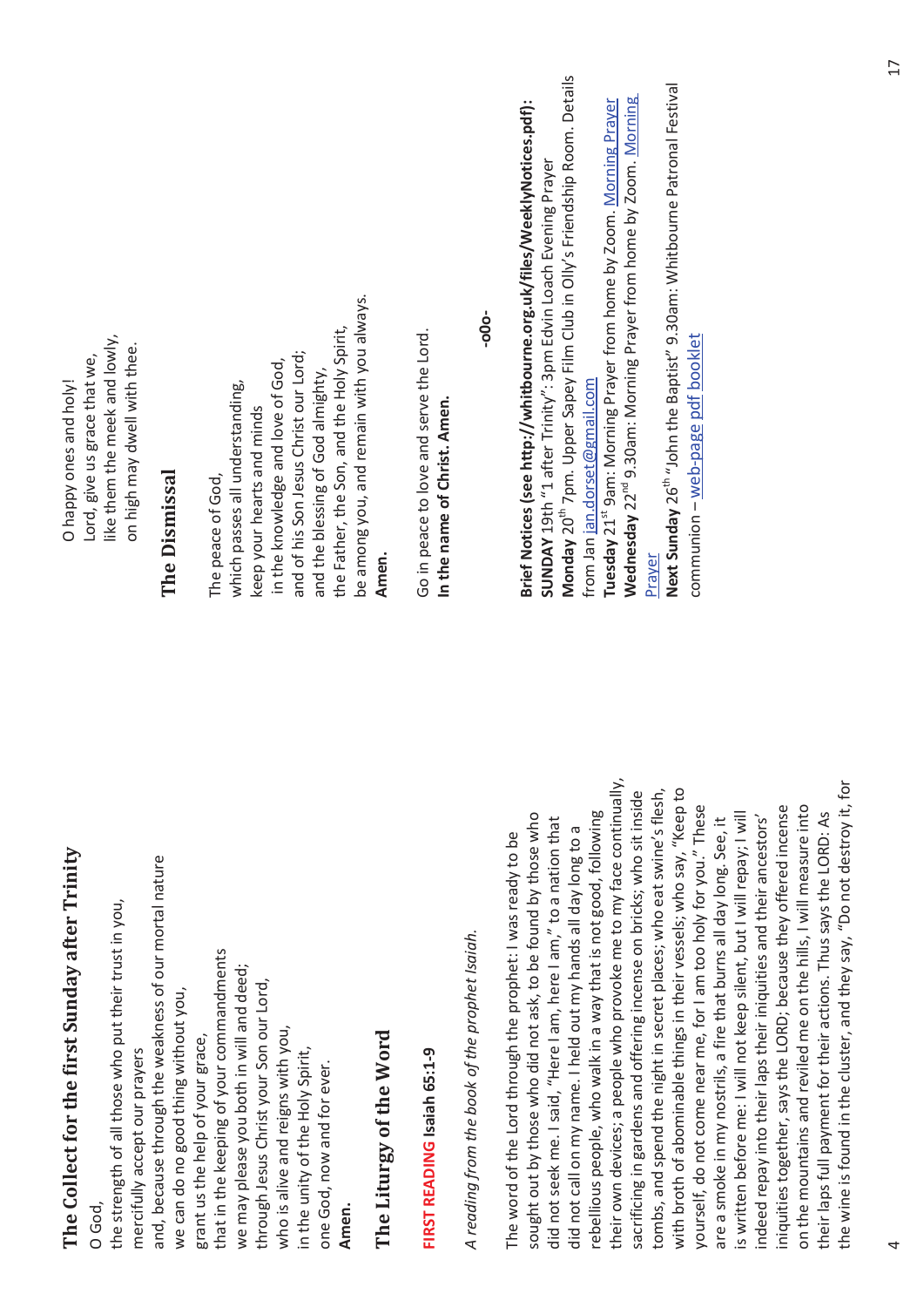| from heaven he came and sought her<br>with his own blood he bought her,<br>to be his holy Bride; | destroy them all. I will bring forth descendants from Jacob, and from<br>Judah inheritors of my mountains; my chosen shall inherit it, and my<br>there is a blessing in it," so I will do for my servants' sake, and not |
|--------------------------------------------------------------------------------------------------|--------------------------------------------------------------------------------------------------------------------------------------------------------------------------------------------------------------------------|
| and for her life he died.                                                                        | servants shall settle there.                                                                                                                                                                                             |
| 2. Elect from every nation,                                                                      | PSALM Psalm 22:18-27                                                                                                                                                                                                     |
| yet one o'er all the earth,                                                                      |                                                                                                                                                                                                                          |
| her charter of salvation                                                                         | R All the ends of the earth shall bow before him.                                                                                                                                                                        |
| one Lord, one faith, one birth;                                                                  |                                                                                                                                                                                                                          |
| one holy name she blesses,                                                                       | Be not far away, O, Lord;                                                                                                                                                                                                |
| partakes one holy food,                                                                          | You are my strength; hasten to help me.                                                                                                                                                                                  |
| and to one hope she presses                                                                      | Save me from the sword,                                                                                                                                                                                                  |
| with every grace endued.                                                                         | my life from the power of the dog.                                                                                                                                                                                       |
|                                                                                                  | Save me from the lion's mouth,                                                                                                                                                                                           |
| *3. Though with a scornful wonder                                                                | $\propto$<br>my wretched body from the horns of wild bulls.                                                                                                                                                              |
| men see her sore opprest,                                                                        |                                                                                                                                                                                                                          |
| by schisms rent asunder,                                                                         | I will declare your name to my people;                                                                                                                                                                                   |
| by heresies distrest,                                                                            | in the midst of the congregation I will praise you.                                                                                                                                                                      |
| yet saints their watch are keeping,                                                              | Praise the Lord, you that fear him;                                                                                                                                                                                      |
| their cry goes up, 'How long?                                                                    | stand in awe of him, O offspring of Israel;                                                                                                                                                                              |
| and soon the night of weeping                                                                    | all you of Jacob's line, give glory. R                                                                                                                                                                                   |
| shall be the morn of song                                                                        |                                                                                                                                                                                                                          |
|                                                                                                  | For he does not despise nor abhor                                                                                                                                                                                        |
| 4. Mid toil and tribulation,                                                                     | the poor in their poverty;                                                                                                                                                                                               |
| and tumult of her war,                                                                           | neither does he hide his face from them;                                                                                                                                                                                 |
| she waits the consummation                                                                       | but when they cry to him he hears them.                                                                                                                                                                                  |
| of peace for evermore;                                                                           | My praise is of him in the great assembly;                                                                                                                                                                               |
| till with the vision glorious                                                                    | I will perform my vows                                                                                                                                                                                                   |
| her longing eyes are blest,                                                                      | in the presence of those who worship him. R                                                                                                                                                                              |
| and the great Church victorious                                                                  |                                                                                                                                                                                                                          |
| shall be the Church at rest.                                                                     | The poor shall eat and be satisfied,                                                                                                                                                                                     |
|                                                                                                  | and those who seek the Lord shall praise him:                                                                                                                                                                            |
| 5. Yet she on earth hath union                                                                   | "May your heart live for ever!"                                                                                                                                                                                          |
| with God the Three in One,                                                                       | All the ends of the earth                                                                                                                                                                                                |
| and mystic sweet communion                                                                       | shall remember and turn to the Lord,                                                                                                                                                                                     |
| with those whose rest is won:                                                                    | and all the families of the nations                                                                                                                                                                                      |
|                                                                                                  | shall bow before him.                                                                                                                                                                                                    |
|                                                                                                  |                                                                                                                                                                                                                          |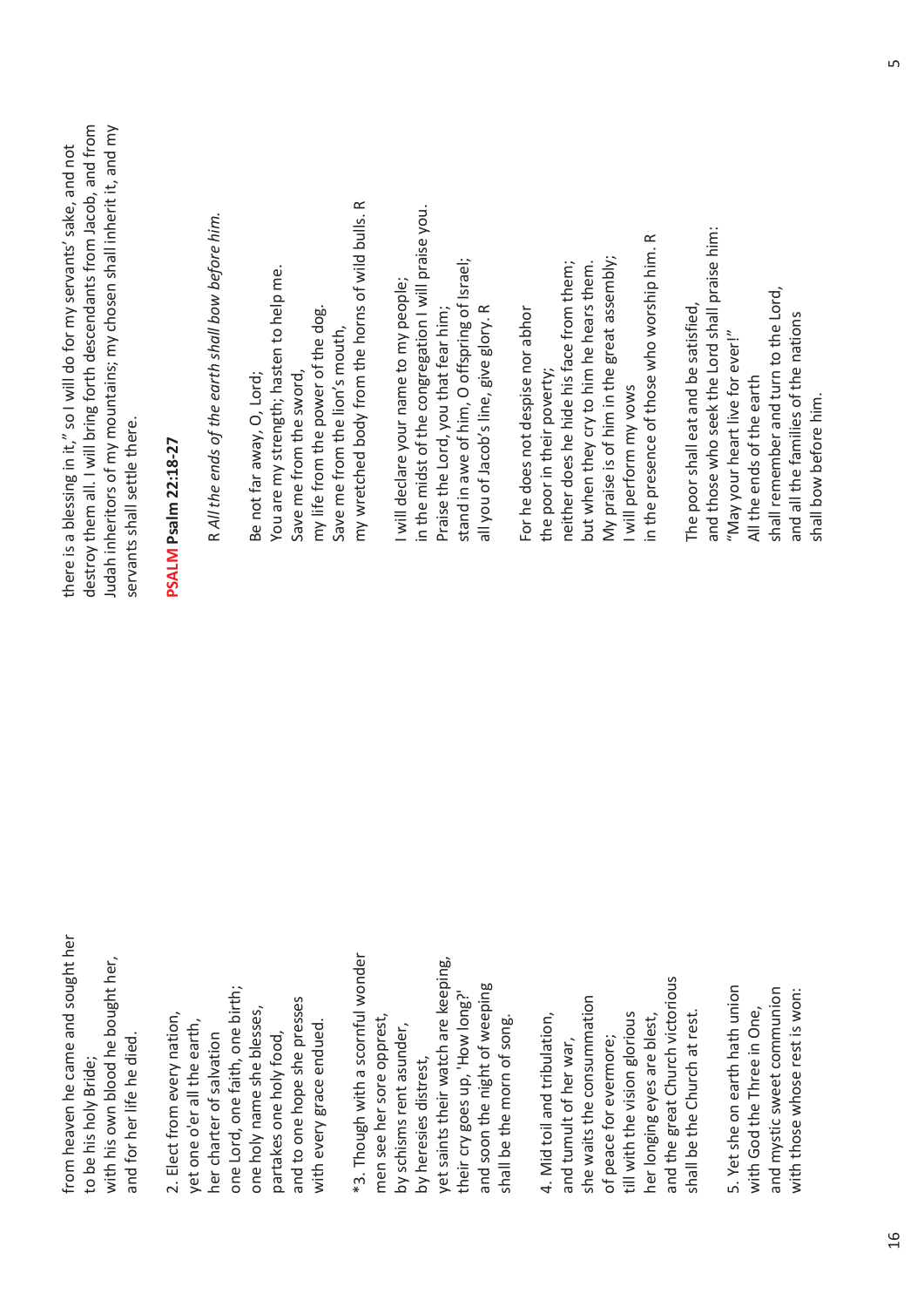| Lord;             | ≃                 |
|-------------------|-------------------|
| belongs to the I  | nations.          |
| r kingship<br>For | ie rules over the |

### **SECOND READING Galatians 3:23-end**  SECOND READING Galatians 3:23-end

*A reading from the letter of Paul to the Galatians.*  A reading from the letter of Paul to the Galatians.

disciplinarian, for in Christ Jesus you are all children of God through disciplinarian, for in Christ Jesus you are all children of God through yourselves with Christ; there is no longer Jew or Greek, there is no yourselves with Christ; there is no longer Jew or Greek, there is no longer slave or free, there is no longer male and female; for all of longer slave or free, there is no longer male and female; for all of faith. But now that faith has come, we are no longer subject to a faith. But now that faith has come, we are no longer subject to a you are one in Christ Jesus. And if you belong to Christ, then you you are one in Christ Jesus. And if you belong to Christ, then you disciplinarian until Christ came, so that we might be justified by Before faith came, we were imprisoned and guarded under the faith. As many of you as were baptized into Christ have clothed Before faith came, we were imprisoned and guarded under the disciplinarian until Christ came, so that we might be justified by faith. As many of you as were baptized into Christ have clothed law until faith would be revealed. Therefore the law was our aw until faith would be revealed. Therefore the law was our are Abraham's offspring, heirs according to the promise. are Abraham's offspring, heirs according to the promise.

This is the word of the Lord. This is the word of the Lord. **Thanks be to God.**  Thanks be to God.

## **2nd Hymn – 226 As pants the heart**  2<sup>nd</sup> Hymn - 226 As pants the heart

1. As pants the hart for cooling streams 1. As pants the hart for cooling streams so longs my soul, O God, for thee, so longs my soul, O God, for thee, when heated in the chase, when heated in the chase, and thy refreshing grace. and thy refreshing grace.

2. For thee, my God, the living God, 2. For thee, my God, the living God, O when shall I behold thy face, O when shall I behold thy face, my thirsty soul doth pine: my thirsty soul doth pine: thou majesty divine? thou majesty divine?

3. Why restless, why cast down, my soul? 3. Why restless, why cast down, my soul? the praise of him who is thy God, the praise of him who is thy God, hope still, and thou shalt sing $\cup$ hope still, and thou shalt sing thy health's eternal spring. thy health's eternal spring.

**and our souls washed through his most precious blood,**  and our souls washed through his most precious blood, **and that we may evermore dwell in him, and he in us. so much as to gather up the crumbs under your table.**  and that we may evermore dwell in him, and he in us. so much as to gather up the crumbs under your table. that our sinful bodies may be made clean by his body **that our sinful bodies may be made clean by his body so to eat the flesh of your dear Son Jesus Christ**  so to eat the flesh of your dear Son Jesus Christ **whose nature is always to have mercy.**  whose nature is always to have mercy. **Grant us therefore, gracious Lord,**  Grant us therefore, gracious Lord, **But you are the same Lord**  But you are the same Lord **and to drink his blood,**  and to drink his blood, **We are not worthy**  We are not worthy **Amen.** 

### **Prayer after Communion**  Prayer after Communion

## **The post-communion Collect for the first Sunday after**  The post-communion Collect for the first Sunday after **Trinity**

may our communion strengthen us in faith, may our communion strengthen us in faith, for the sake of Jesus Christ our Lord. **Amen**  for the sake of Jesus Christ our Lord. Amen we thank you for nourishing us we thank you for nourishing us and make us grow in love; with these heavenly gifts: and make us grow in love; with these heavenly gifts: build us up in hope, build us up in hope, Eternal Father, Eternal Father,

**and given us a foretaste of the heavenly banquet**  and given us a foretaste of the heavenly banquet **that you have fed us in this sacrament,**  that you have fed us in this sacrament, **prepared for all peoples. Amen.**  prepared for all peoples. Amen. united us with Christ, **united us with Christ,**  We thank you, Lord, **We thank you, Lord,** 

**4th Hymn – 170 The Church's one foundation**  4th Hymn - 170 The Church's one foundation

1. The Church's one foundation 1. The Church's one foundation by water and the word: is Jesus Christ her Lord: by water and the word: is Jesus Christ her Lord: she is his new creation she is his new creation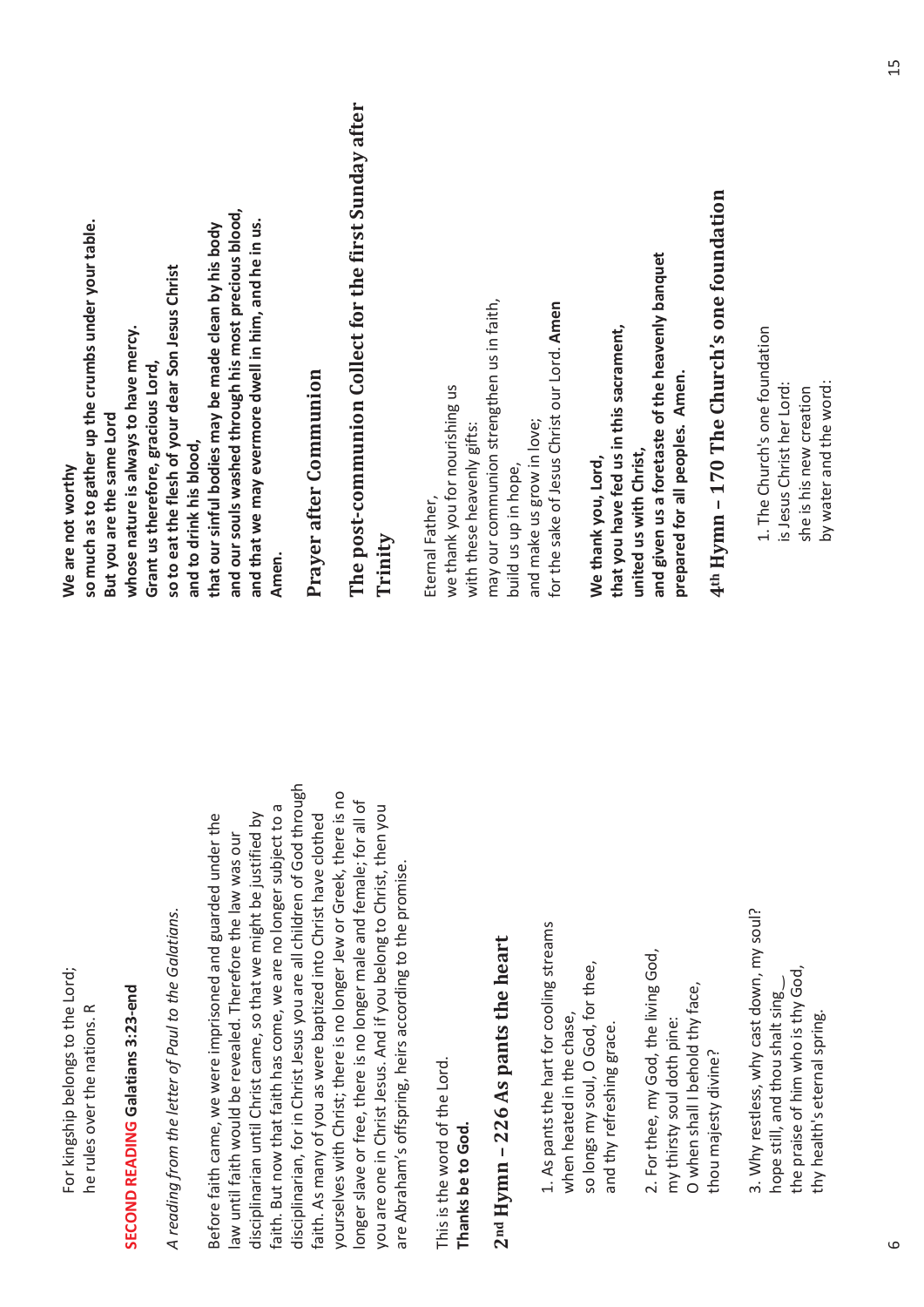| Our Father, who art in heaven,               |
|----------------------------------------------|
| hallowed be thy name;                        |
| thy kingdom come;                            |
| thy will be done;                            |
| on earth as it is in heaven.                 |
| Give us this day our daily bread.            |
| And forgive us our trespasses,               |
| as we forgive those who trespass against us. |
| And lead us not into temptation;             |
| but deliver us from evil.                    |
| For thine is the kingdom,                    |
| the power and the glory,                     |
| for ever and ever. Amen.                     |

#### **Breaking of the Bread Breaking of the Bread**

Every time we eat this bread and drink this cup, Every time we eat this bread and drink this cup,  **until he comes.**  we proclaim the Lord's death until he comes. **we proclaim the Lord's death**

**you take away the sin of the world,**  you take away the sin of the world, **have mercy on us.**  have mercy on us. Lamb of God, **Lamb of God,** 

**you take away the sin of the world,**  you take away the sin of the world, **have mercy on us.**  have mercy on us. Lamb of God, **Lamb of God,** 

**you take away the sin of the world,**  you take away the sin of the world, **grant us peace.**  grant us peace. Lamb of God, **Lamb of God,** 

#### **Giving of Communion**  Giving of Communion

**to come to this your table, merciful Lord,**  to come to this your table, merciful Lord, **but in your manifold and great mercies.** but in your manifold and great mercies. **trusting in our own righteousness,**  trusting in our own righteousness, We do not presume **We do not presume** 

4. To Father, Son, and Holy Ghost, 4. To Father, Son, and Holy Ghost, be glory, as it was, is now, be glory, as it was, is now, the God whom we adore, the God whom we adore, and shall be evermore. and shall be evermore.

### **Gospel Reading – Luke 8:26-39**  Gospel Reading - Luke 8:26-39

but by every word that comes from the mouth of God. but by every word that comes from the mouth of God. We do not live by bread alone, We do not live by bread alone, Alleluia, alleluia. Alleluia, alleluia. **Alleluia**.

Hear the Gospel of our Lord Jesus Christ according to Luke. Hear the Gospel of our Lord Jesus Christ according to Luke. **Glory to you, O Lord.**  Glory to you, O Lord.

shackles, but he would break the bonds and be driven by the demon shackles, but he would break the bonds and be driven by the demon clothed and in his right mind. And they were afraid. Those who had him not to order them to go back into the abyss. Now there on the what had happened, and when they came to Jesus, they found the clothed and in his right mind. And they were afraid. Those who had him not to order them to go back into the abyss. Now there on the hillside a large herd of swine was feeding; and the demons begged what had happened, and when they came to Jesus, they found the which is opposite Galilee. As he stepped out on land, a man of the hillside a large herd of swine was feeding; and the demons begged herd rushed down the steep bank into the lake and was drowned. man from whom the demons had gone sitting at the feet of Jesus, which is opposite Galilee. As he stepped out on land, a man of the the unclean spirit to come out of the man. (For many times it had cold it in the city and in the country. Then people came out to see told it in the city and in the country. Then people came out to see man from whom the demons had gone sitting at the feet of Jesus, clothes, and he did not live in a house but in the tombs. When he voice, "What have you to do with me, Jesus, Son of the Most High the demons came out of the man and entered the swine, and the nerd rushed down the steep bank into the lake and was drowned. voice, "What have you to do with me, Jesus, Son of the Most High God? I beg you, do not torment me" – for Jesus had commanded the unclean spirit to come out of the man. (For many times it had the demons came out of the man and entered the swine, and the clothes, and he did not live in a house but in the tombs. When he God? I beg you, do not torment me" - for Jesus had commanded Jesus to let them enter these. So he gave them permission. Then saw Jesus, he fell down before him and shouted at the top of his saw Jesus, he fell down before him and shouted at the top of his seized him; he was kept under guard and bound with chains and lesus to let them enter these. So he gave them permission. Then When the swineherds saw what had happened, they ran off and When the swineherds saw what had happened, they ran off and seized him; he was kept under guard and bound with chains and said, "Legion"; for many demons had entered him. They begged city who had demons met him. For a long time he had worn no nto the wilds.) Jesus then asked him, "What is your name?" He said, "Legion"; for many demons had entered him. They begged city who had demons met him. For a long time he had worn no Jesus and his disciples arrived at the country of the Gerasenes, into the wilds.) Jesus then asked him, "What is your name?" He lesus and his disciples arrived at the country of the Gerasenes,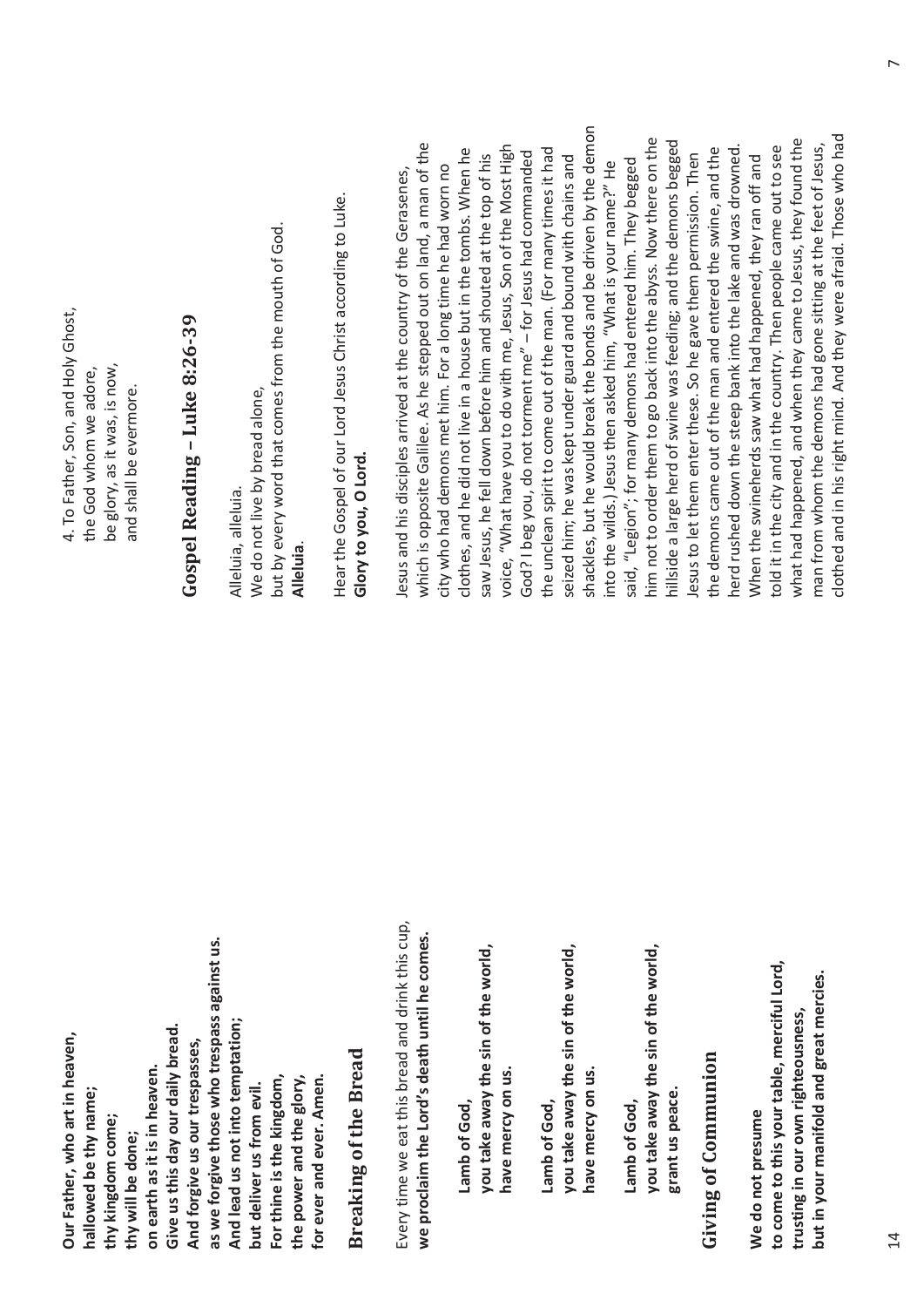with great fear. So he got into the boat and returned. The man from whom the demons had gone begged that he might be with him; but by demons with great fear. So he got into the boat and returned. The man from whom the demons had gone begged that he might be with him; but seen it told them how the one who had been possessed by demons of the Gerasenes asked Jesus to leave them; for they were seized of the Gerasenes asked Jesus to leave them; for they were seized had been healed. Then all the people of the surrounding country how much God has done for you." So he went away, proclaiming had been healed. Then all the people of the surrounding country how much God has done for you." So he went away, proclaiming esus sent him away, saying, "Return to your home, and declare Jesus sent him away, saying, "Return to your home, and declare seen it told them how the one who had been possessed throughout the city how much Jesus had done for him. throughout the city how much Jesus had done for him.

This is the Gospel of the Lord. This is the Gospel of the Lord. **Praise to you, O Christ.**  Praise to you, O Christ.

**Sermon** 

**The Creed**  The Creed

**maker of heaven and earth,**  maker of heaven and earth, **the Father, the Almighty,**  the Father, the Almighty, **We believe in one God,**  We believe in one God, **seen and unseen.**  seen and unseen. of all that is, **of all that is,** 

**For us and for our salvation he came down from heaven,**  For us and for our salvation he came down from heaven, **was incarnate from the Holy Spirit and the Virgin Mary**  was incarnate from the Holy Spirit and the Virgin Mary **For our sake he was crucified under Pontius Pilate;**  For our sake he was crucified under Pontius Pilate; **We believe in one Lord, Jesus Christ,**  We believe in one Lord, Jesus Christ, **through him all things were made. he suffered death and was buried.**  through him all things were made. **in accordance with the Scriptures;** he suffered death and was buried. n accordance with the Scriptures; **eternally begotten of the Father,**  eternally begotten of the Father, **God from God, Light from Light,**  God from God, Light from Light, **On the third day he rose again**  On the third day he rose again of one Being with the Father; **of one Being with the Father; true God from true God,**  rue God from true God, begotten, not made, **begotten, not made, the only Son of God,**  the only Son of God, and was made man. **and was made man.** 

we make the memorial of Christ your Son our Lord. we make the memorial of Christ your Son our Lord. we proclaim his mighty resurrection and glorious we proclaim his mighty resurrection and glorious we look for the coming of your kingdom, we look for the coming of your kingdom, we remember his offering of himself we remember his offering of himself made once for all upon the cross; made once for all upon the cross; and with this bread and this cup and with this bread and this cup Therefore, heavenly Father, Therefore, heavenly Father, ascension; ascension;

Great is the mystery of faith: Great is the mystery of faith: **Christ will come again.**  Christ will come again. **Christ has died:**  Christ has died: **Christ is risen:**  Christ is risen:

Accept through him, our great high priest, Accept through him, our great high priest, and as we eat and drink these holy gifts and as we eat and drink these holy gifts in the presence of your divine majesty, n the presence of your divine majesty, this our sacrifice of thanks and praise, this our sacrifice of thanks and praise. and unite us in the body of your Son, and unite us in the body of your Son, nspire us with your love inspire us with your love renew us by your Spirit, renew us by your Spirit, Jesus Christ our Lord. lesus Christ our Lord.

with all who stand before you in earth and heaven, with all who stand before you in earth and heaven, Through him, and with him, and in him, Through him, and with him, and in him, we worship you, Father almighty, we worship you, Father almighty, in songs of everlasting praise: in the unity of the Holy Spirit, n songs of everlasting praise: in the unity of the Holy Spirit,

**Blessing and honour and glory and power**  Blessing and honour and glory and power **be yours for ever and ever. Amen.**  be yours for ever and ever. Amen.

**The Lord's Prayer**  The Lord's Praver

Let us pray with confidence as our Saviour has taught us Let us pray with confidence as our Saviour has taught us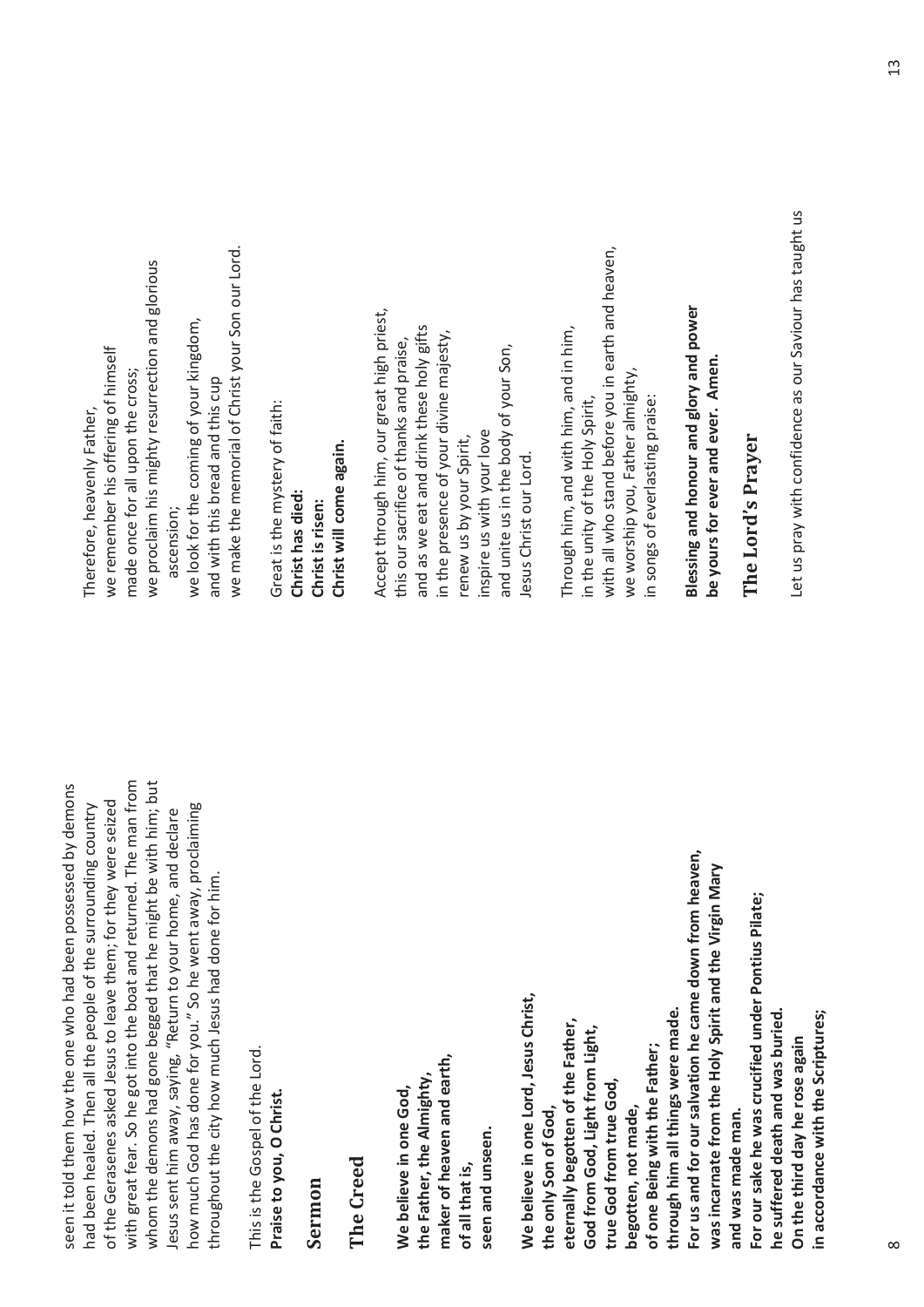| Through him you have sent upon us                  | he ascended into heaven                                            |
|----------------------------------------------------|--------------------------------------------------------------------|
| your holy and life-giving Spirit,                  | and is seated at the right hand of the Father.                     |
| and made us a people for your own possession.      | He will come again in glory to judge the living and the dead,      |
|                                                    | and his kingdom will have no end.                                  |
| Therefore with angels and archangels,              |                                                                    |
| and with all the company of heaven,                | We believe in the Holy Spirit,                                     |
| we proclaim your great and glorious name,          | the Lord, the giver of life,                                       |
| for ever praising you and singing:                 | who proceeds from the Father and the Son,                          |
|                                                    | who with the Father and the Son is worshipped and glorified,       |
| Holy, holy, holy Lord,                             | who has spoken through the prophets.                               |
| God of power and might,                            | We believe in one holy catholic and apostolic Church.              |
| heaven and earth are full of your glory.           | We acknowledge one baptism for the forgiveness of sins.            |
| Hosanna in the highest.                            | We look for the resurrection of the dead,                          |
| Blessed is he who comes in the name of the Lord.   | and the life of the world to come. Amen.                           |
| Hosanna in the highest.                            |                                                                    |
|                                                    | Prayers of Intercession                                            |
| Accept our praises, heavenly Father,               |                                                                    |
| through your Son our Saviour Jesus Christ,         |                                                                    |
| and as we follow his example and obey his command, | Lord, in your mercy                                                |
| grant that by the power of your Holy Spirit        | hear our prayer.                                                   |
| these gifts of bread and wine                      |                                                                    |
| may be to us his body and his blood;               | Merciful Father,                                                   |
|                                                    | Accept these prayers                                               |
| who, in the same night that he was betrayed,       | for the sake of your son,                                          |
| took bread and gave you thanks;                    | our Saviour, Jesus Christ. Amen.                                   |
| he broke it and gave it to his disciples, saying:  |                                                                    |
| Take, eat; this is my body which is given for you; | The Liturgy of the Sacrament                                       |
| do this in remembrance of me.                      |                                                                    |
|                                                    | The Peace                                                          |
| In the same way, after supper                      |                                                                    |
| he took the cup and gave you thanks;               | Blessed are the peacemakers: they shall be called children of God. |
| he gave it to them, saying:                        | We meet in the name of Christ and share his peace.                 |
| Drink this, all of you;                            |                                                                    |
| this is my blood of the new covenant,              | The peace of the Lord be always with you                           |
| which is shed for you and for many for the         | and also with you.                                                 |
| forgiveness of sins.                               |                                                                    |
| Do this, as often as you drink it,                 | Let us offer one another a sign of peace.                          |
| in remembrance of me.                              |                                                                    |